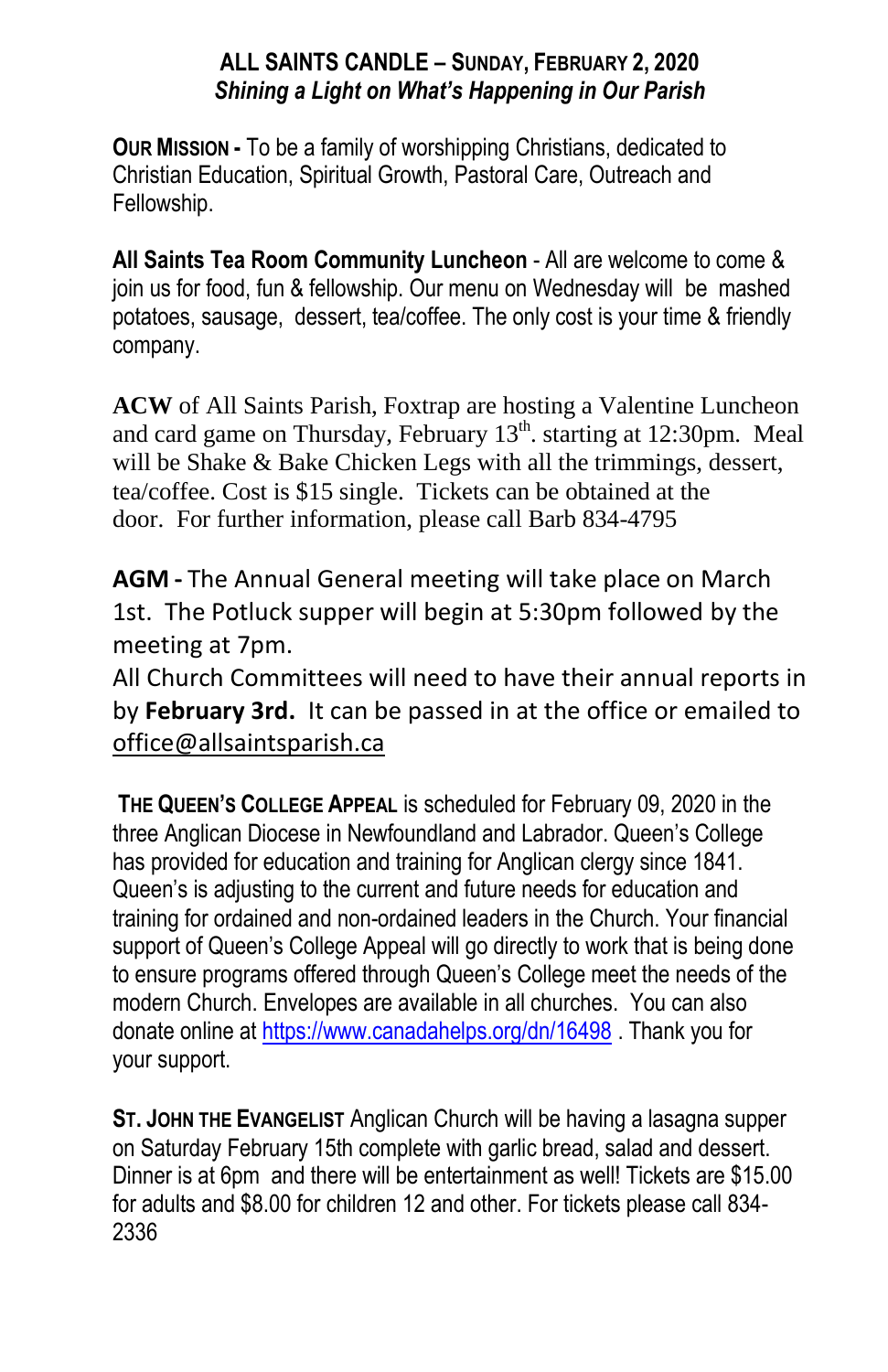### **MEMORIAM-FOOD BANK**

**•** In loving memory of Dad, Samuel Jefford (remembering his death February 1, 1983) by: Joanne and Dale

## **MEMORIAM-GENERAL FUND**

In loving memory of **Barb Coffin** by: Derek & Nellie Thomas

# **The Presentation of our Lord**